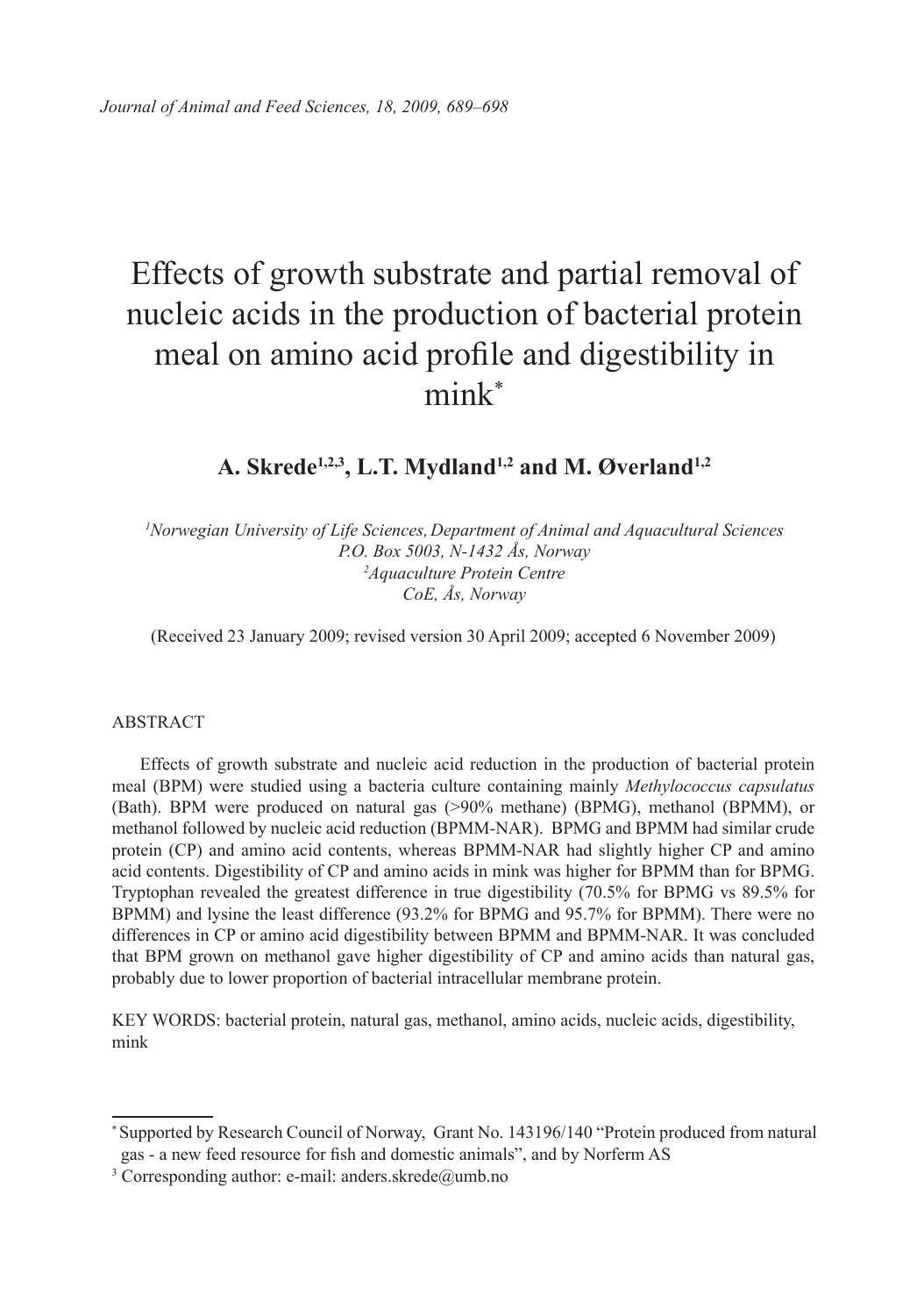#### **INTRODUCTION**

BioProtein® is a bacterial protein meal (BPM) grown by continuous aerobe fermentation of natural gas (>90% methane). The final product is a reddish/ brownish meal, containing about, %: dry matter (DM) 96, crude protein (CP) 70, lipids 10 and ash 7. The BPM has been reported to have a nutritionally favourable amino acid composition (Skrede et al., 1998), and to be a suitable protein source for pigs (Øverland et al., 2001), broiler chickens (Skrede et al., 2003; Schøyen et al., 2007), mink (Ahlstrøm et al., 2006) and salmonid fish species (Aas et al., 2006).

The bacterial culture used for BPM production consists of mainly *Methylococcus capsulatus* (Bath) and the heterotrophic bacteria *Ralstonia* sp., *Aneurinibacillus*  sp., and *Brevibacillus agri* (Bothe et al., 2002). The methanotrophic bacteria *M. capsulatus* are found in nature where methane and oxygen are available, growing only on methane or methanol as the sole sources of carbon and energy. Oxidation of methane to methanol, catalysed by methane monooxygenase, is the first step in methane conversion (Hakemian and Rosenzweig, 2007). The BPM grown on natural gas has slightly lower digestibility of protein than high-quality fish meal, characteristically high digestibility of lysine and arginine and relatively low digestibility of cysteine and tryptophan (Skrede et al., 1998). In the studies by Kaushik and Luquet (1980), protein digestibility increased with increasing substitution of fish meal protein with bacterial protein produced on methanol as growth substrate. Thus, it seems interesting to study whether the use of methanol rather than methane in BPM production would improve nutrient digestibility.

The BPM contains about 7.6% RNA and 2.3% DNA on a dry matter basis (Skrede et al., 1998). The individual nucleobases in BPM have been shown to be highly digestible (Mydland et al., 2008). Nucleic acids are normal constituents of animal feed ingredients and nucleic acids from BPM seem to be efficiently digested and metabolized by several species, including pigs, mink and salmonid fish species (Aas et al., 2006; Ahlstrøm et al., 2006; Hellwing et al., 2007). In Atlantic salmon, the uricolytic pathway seems to be well regulated to handle high dietary purine levels. However, the level of nucleic acids in BPM is relatively high compared with the contents of most other protein sources, excluding other single cell proteins. This may limit the possibility of using intact BPM for human consumption, because humans lack the enzyme uricase due to two nonsense mutations in the urate oxidase gene.

The present work aimed at studying the effects of growth substrate in BPM production and partial removal of nucleic acids on amino acid composition and digestibility in mink as a model animal species.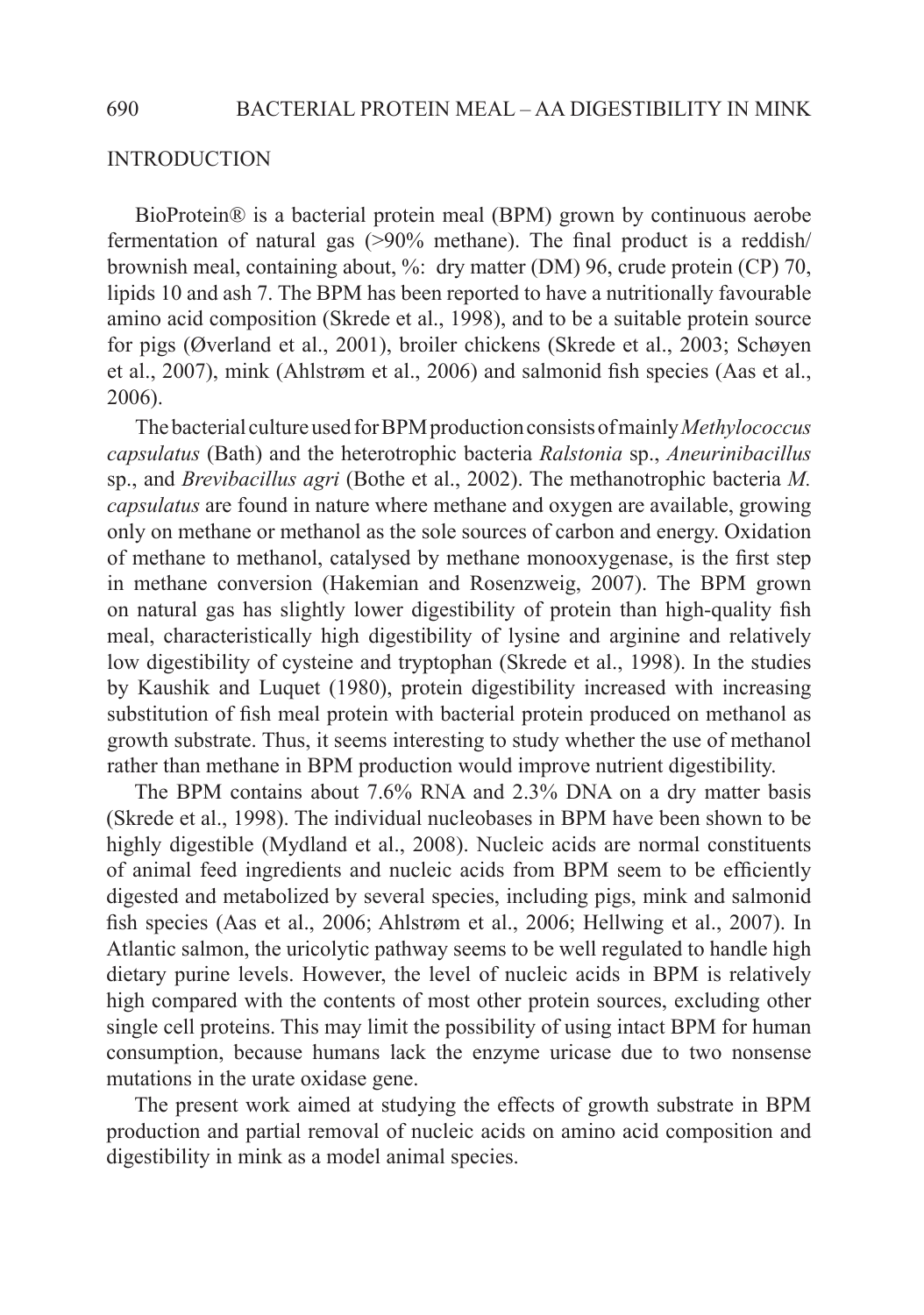## SKREDE A. ET AL. 691

# MATERIAL AND METHODS

#### *Bacterial protein meal*

Three types of bacterial protein meal (BPM) produced by aerobe bacteria fermentation with mainly *M. capsulatus* (Bath) were produced by Norferm Danmark A/S, Odense (Denmark): type BPMG was grown on natural gas in a pilot scale fermentor, type BPMM was grown on methanol in a laboratory scale fermentor, and type BPMM-NAR was grown on methanol and subsequently nucleic acid reduced using heat shock at 90°C and activation of endogenous nucleases (Larsen and Joergensen, 1996).

#### *Animals and diets*

Digestibility experiments with mink (*Mustela vison*) were carried out at the Department of Animal and Aquacultural Sciences, The Norwegian University of Life Sciences, Ås. The animals were 7-month-old male mink of the standard genotype (initial body weight  $2265\pm248$  g), randomly allotted to three groups of six animals each. Norwegian protocols of ethical standards concerning experiments involving animals were followed.

Wet diets with approximately 30% of metabolizable energy (ME) from protein, and containing BPMG, BPMM or BPMM-NAR as the sole sources of crude protein and amino acids, were used (Table 1). The diets were made one day prior to start of the experiment. Individual daily rations of 130 g wet weight, corresponding to about 50 g DM and 1 MJ ME, were weighed into plastic cups, frozen at -20 $\degree$ C and stored at -20 $\degree$ C until start of thawing in a refrigerator about 20 h before feeding.

| Ingredients                             | $g \text{ kg}^{-1}$ as fed |  |  |
|-----------------------------------------|----------------------------|--|--|
| Bacterial protein meal <sup>1</sup>     | 194.2                      |  |  |
| Maize starch (precooked)                | 91.9                       |  |  |
| Sovabean oil <sup>2</sup>               | 87.2                       |  |  |
| Cellulose powder                        | 15.7                       |  |  |
| Vitamin and mineral premix <sup>3</sup> | 1.0                        |  |  |
| Water <sup>4</sup>                      | 6100                       |  |  |

Table 1. Ingredient composition of diets fed to mink

Water<sup>4</sup> 610.0<br><sup>1</sup> grown on natural gas, methanol, or grown on methanol and nucleic acid reduced (Norferm Danmark A/S, Odense, Denmark); 2 Denofa AS, Fredrikstad, Norway; 3 Norsk Mineralnæring, Hønefoss, Norway. Ingredients per kg, IU: vit. A 2 000 000, vit.  $D_3$  200 000; mg: vit. E 50 000, vit.  $B_1$  15 000, vit. B<sub>2</sub> 3 000, vit. B<sub>6</sub> 3000, vit. B<sub>12</sub> 20, pantothenic acid 3000, niacin 5 000, biotin 30, folic acid 300, Fe (amino acid-chelated) 20 000,  $\overline{Z}$ n oxide 7 500, Mn oxide 15 000 and Cu sulphate 1 250; <sup>4</sup> added to achieve the same total water content in all diets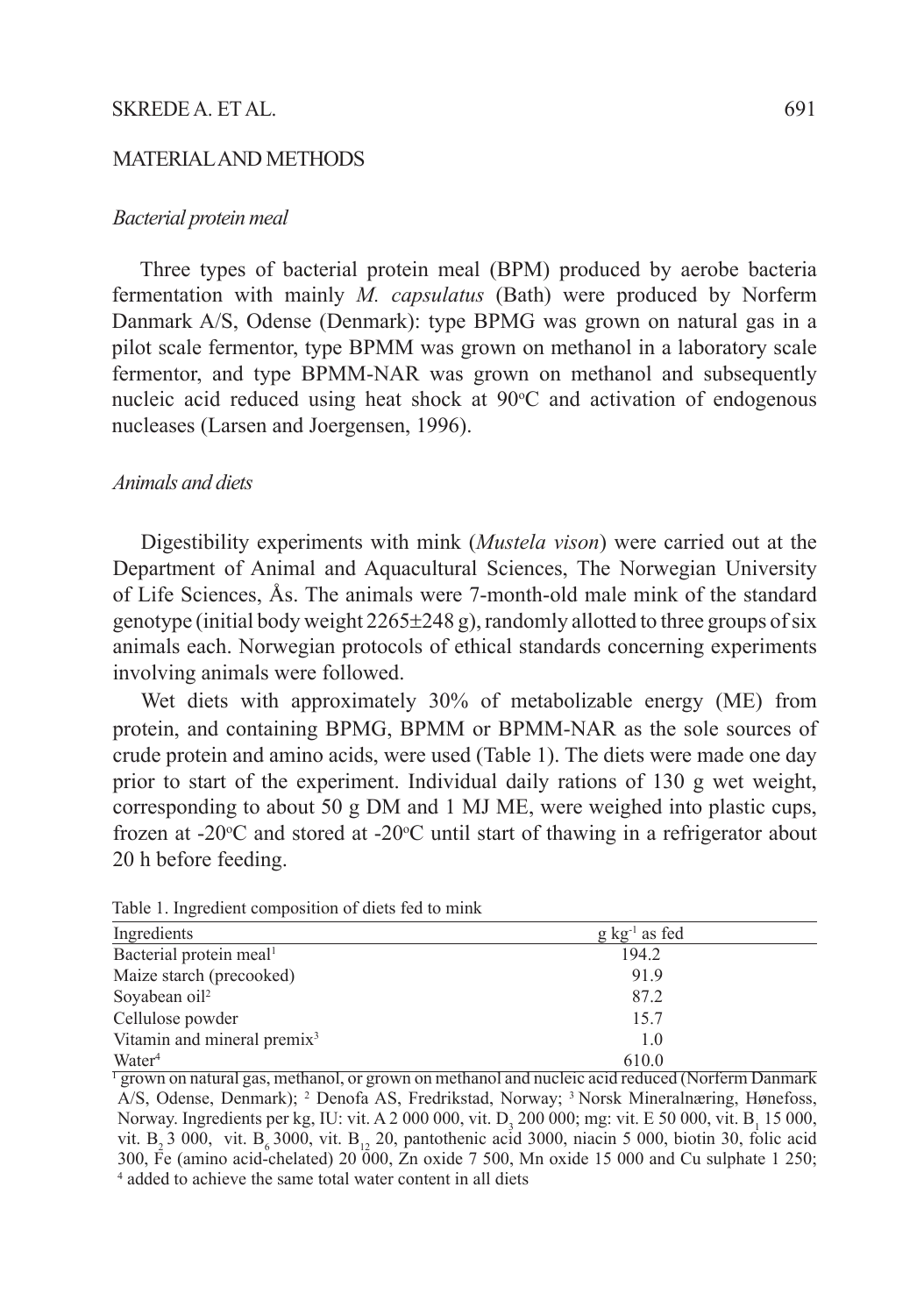#### 692 BACTERIAL PROTEIN MEAL – AA DIGESTIBILITY IN MINK

The mink were housed individually in cages equipped for controlled feeding and quantitative faecal collection. The animals were fed the experimental diets during a 3-day preliminary period and a subsequent 4-day period for total collection of faeces. Feeding, collection of feed residues and collection of faeces were carried out once daily. The animals had free access to drinking water. Pooled faeces from each animal were freeze-dried, ground and sifted for removal of hair pending analysis.

#### *Chemical analysis*

Experimental diets and individually pooled faeces were freeze-dried and ground through a 0.5 mm screen. Dry matter (DM), crude protein (CP) (Kjeldahl  $N \times 6.25$ ) and ash were analysed according to standard procedures (AOAC, 1990). Crude fat content was determined by acid hydrolysis and subsequent petroleum ether extraction. Starch was determined according to McCleary et al. (1984). Amino acids, except tryptophan, were determined according to Method 994.12 of AOAC (1990) and tryptophan was determined according to Method 988.15 of AOAC (1990). Carbohydrate (CHO) content was calculated by subtracting protein ( $N \times 6.25$ ), fat and ash from the dry matter content. Nucleic acids (DNA and RNA) in the bacterial protein meals were determined by the diphenylamine method and the orcinol method, respectively (Herbert et al., 1971).

#### *Calculations and statistics*

Apparent nutrient digestibility was determined as  $((a-b)/a) \times 100$ , where a is nutrient intake and b is amount of nutrient in faeces. The true digestibility of protein and amino acids was calculated using previously estimated correction values for endogenous excretion adjusted according to DM intake, obtained by feeding graded levels of protein and linear regression equations. One-way analysis of variance was used to determine effects of diets on digestibility, using each mink as the experimental unit. The results are presented as least square means (LSMEANS) for each diet, and standard deviation (SD) as a measure of the variance. Data from one animal fed the BPMM-NAR diet were omitted due to low feed intake. Duncan's multiple range test was used to test differences in digestibility between diets. The significance level was set to P<0.05.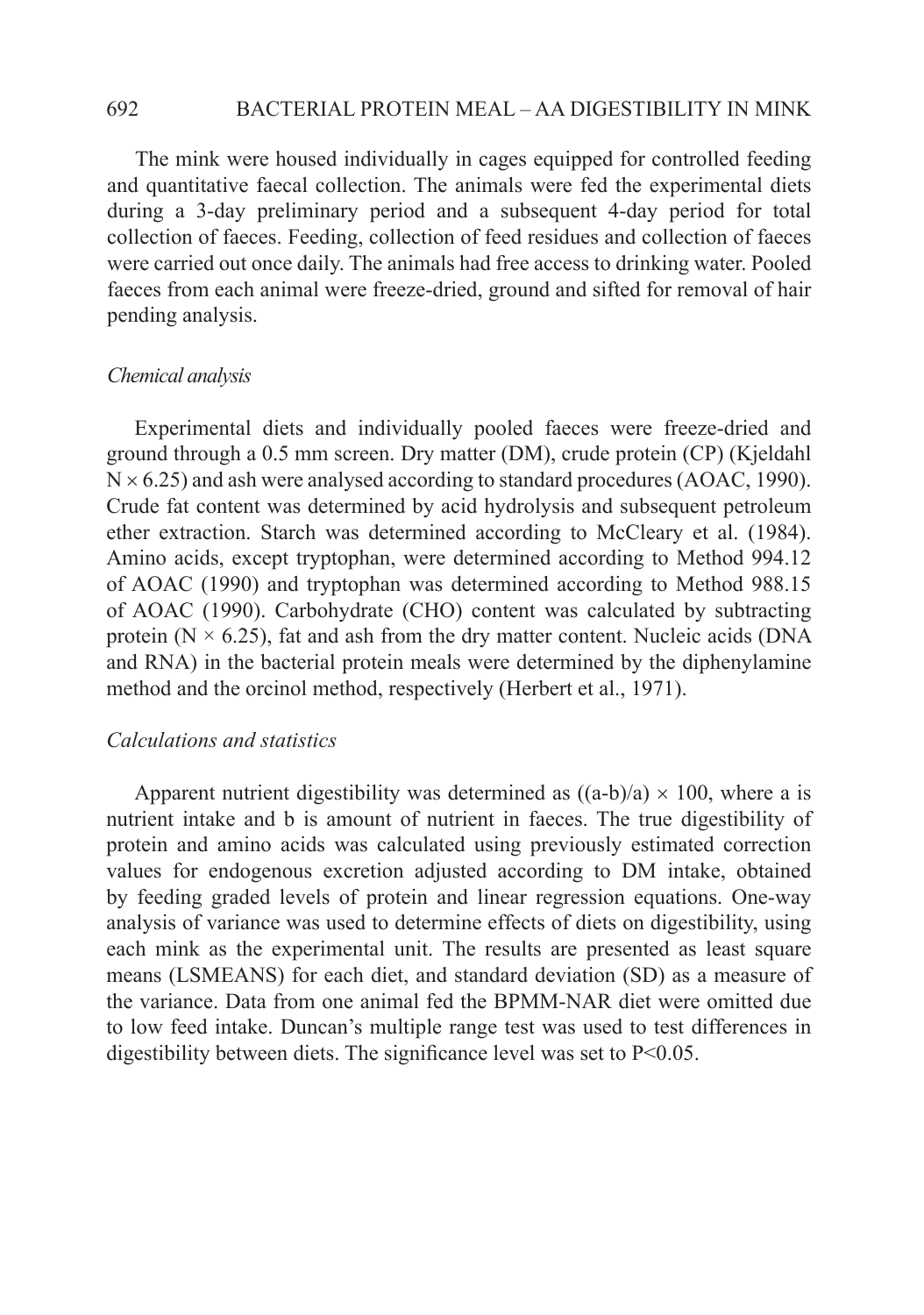## SKREDE A. ET AL. 693

# RESULTS AND DISCUSSION

*Proximate composition and amino acid profile.* The contents of crude protein, fat, ash, DNA and RNA in BPMG (Table 2) agreed well with previously published data (Skrede et al., 1998). The BPMM contained similar levels of crude protein, fat, DNA and RNA compared with BPMG, whereas the starch content was lower and the ash content higher. The method used for reduction of nucleic acid contents to produce BPMM-NAR appeared to reduce ash levels in addition to reducing the DNA and RNA to about 1/3 of the levels in BPMM. The increase in crude protein content associated with nucleic acid reduction may be associated

Table 2. Proximate composition and amino acid contents of bacterial protein meal grown on natural gas (BPMG) or methanol (BPMM), or grown on methanol and nucleic acid reduced (BPMM-NAR)

|                                                 | Diet        |             |                 |
|-------------------------------------------------|-------------|-------------|-----------------|
| Treatment                                       | <b>BPMG</b> | <b>BPMM</b> | <b>BPMM-NAR</b> |
| Proximate composition                           |             |             |                 |
| $DM, g kg-1$                                    | 941         | 940         | 947             |
| $g$ kg <sup>-1</sup> DM                         |             |             |                 |
| crude protein                                   | 737         | 748         | 779             |
| fat                                             | 83          | 87          | 112             |
| starch                                          | 4.3         | 2.4         | 2.2             |
| ash                                             | 7.8         | 9.9         | 3.9             |
| <b>CHO</b>                                      | 10.3        | 6.6         | 7.0             |
| <b>DNA</b>                                      | 6.9         | 7.4         | 2.5             |
| <b>RNA</b>                                      | 2.0         | 2.3         | 0.8             |
| Essential amino acids, $g \, 16 \, g^{-1} \, N$ |             |             |                 |
| lysine                                          | 5.2         | 5.3         | 5.5             |
| threonine                                       | 4.2         | 3.9         | 4.5             |
| methionine                                      | 2.2         | 2.2         | 2.5             |
| tryptophan                                      | 1.7         | 1.8         | 2.2             |
| valine                                          | 5.9         | 5.6         | 6.3             |
| isoleucine                                      | 4.5         | 4.1         | 4.7             |
| leucine                                         | 7.4         | 7.2         | 8.4             |
| phenylalanine                                   | 4.2         | 4.1         | 4.8             |
| histidine                                       | 2.2         | 2.2         | 2.5             |
| arginine                                        | 6.3         | 5.9         | 6.7             |
| Non-essential amino acids, $g$ 16 $g^{-1}$ N    |             |             |                 |
| aspartic acid                                   | 8.3         | 8.5         | 9.4             |
| serine                                          | 3.5         | 3.6         | 4.1             |
| glutamic acid                                   | 10.6        | 10.0        | 10.6            |
| proline                                         | 4.1         | 4.4         | 4.5             |
| glycine                                         | 4.8         | 4.6         | 5.1             |
| alanine                                         | 7.4         | 7.0         | 7.8             |
| tyrosine                                        | 3.7         | 3.7         | 4.2             |
| $c$ ysteine + $c$ ystine                        | 0.6         | 0.6         | 0.7             |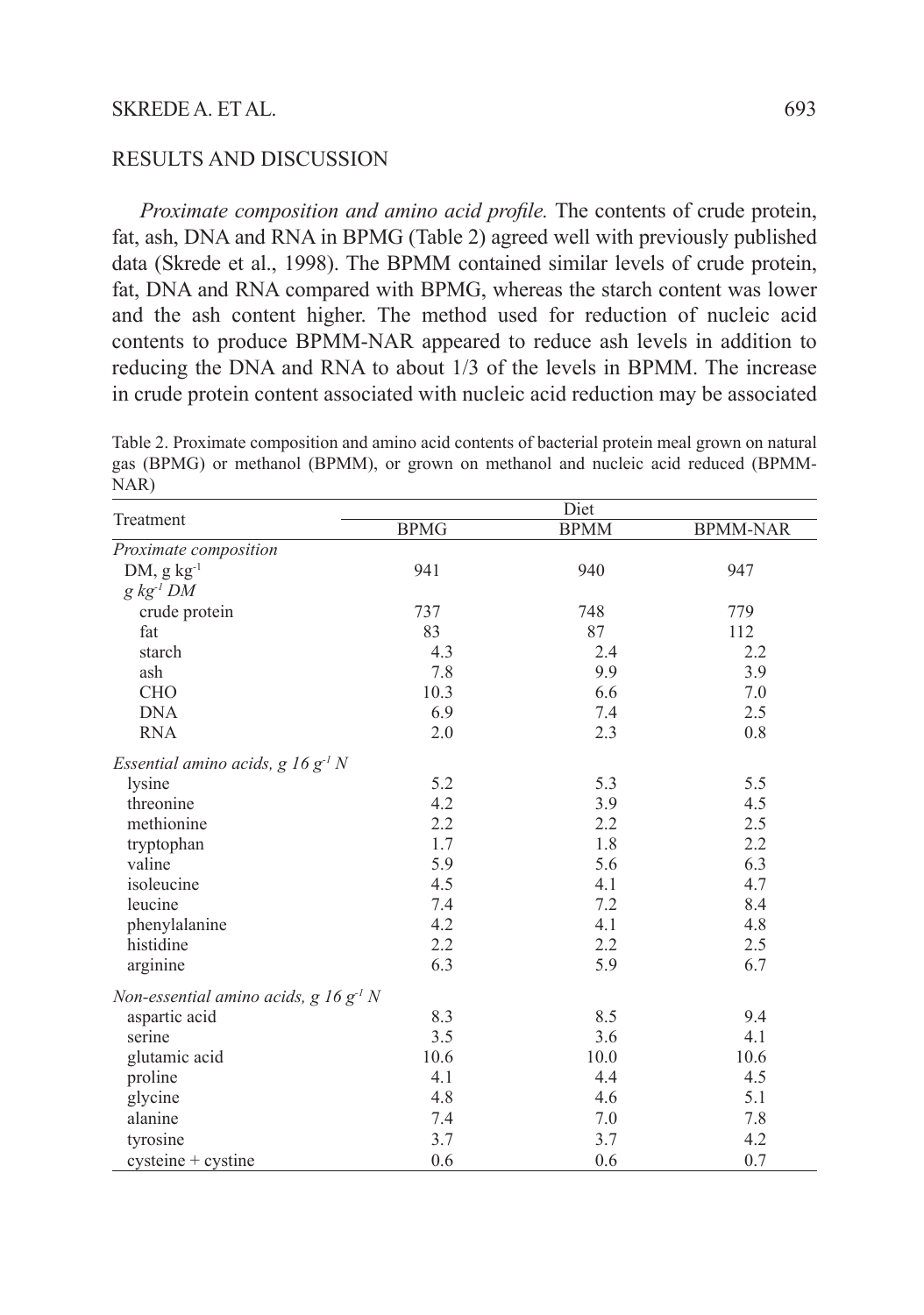with loss of ash and carbohydrates and is in agreement with Larsen and Joergensen (1996).

The amino acid composition of BPMG, determined as g per 16 g N (percent of crude protein), agreed reasonably well with earlier analyses (Skrede et al., 1998), except for slightly lower values for lysine and methionine. BPMG and BPMM contained similar levels of all amino acids, thus the difference in growth medium appeared to have no major effect on amino acid composition. The BPMM-NAR, however, revealed generally higher amino acid contents than BPMG and BPMM. This reflected all amino acids and was an expected effect of the removal of nucleic acids, which contribute to the crude protein content when analysed as total nitrogen.

*Digestibility.* The apparent CP digestibility of BPMG (Table 3) was similar to values obtained by Skrede et al. (1998), but slightly lower than found by Schøyen et al. (2005) when using BPM from an industrial-scale production plant. The use of methanol as growth medium (BPMM) rather than natural gas (BPMG) resulted in higher apparent and true CP digestibility, whereas nucleic acid reduction had no effect on CP digestibility.

| Treatment                       | Diet                   |                  |                             |  |
|---------------------------------|------------------------|------------------|-----------------------------|--|
|                                 | <b>BPMG</b>            | <b>BPMM</b>      | <b>BPMM-NAR</b>             |  |
| <i>Apparent digestibility</i>   |                        |                  |                             |  |
| crude protein                   | $78.0 \pm 1.4^{\circ}$ | $84.9 \pm 1.6^b$ | $84.9 \pm 2.7$ <sup>b</sup> |  |
| fat                             | $96.4 \pm 0.8$         | $96.4 \pm 0.6$   | $97.0 \pm 0.6$              |  |
| starch                          | $95.7 \pm 0.3$         | $95.6 \pm 0.4$   | $97.2 \pm 0.7$              |  |
| True digestibility <sup>2</sup> |                        |                  |                             |  |
| crude protein                   | $82.9 \pm 1.4^{\circ}$ | $89.7 \pm 1.6^b$ | $89.5 \pm 2.6^{\circ}$      |  |
|                                 |                        |                  |                             |  |

Table 3. Digestibility of main nutrients in mink fed diets containing bacterial protein meal grown on natural gas (BPMG) or methanol (BPMM) without or with subsequent nucleic acid reduction (BPMM-NAR)1 , %

<sup>1</sup> means  $\pm$  SD, n=6 for diet with BPMG and BPMM, and n=5 for diet with BPMM-NAR  $^2$  calculated using endogenous excretion estimates obtained by linear regression

<sup>2</sup> calculated using endogenous excretion estimates obtained by linear regression

 $a$ ,b numbers with different superscript within a row are significantly different (P<0.05)

Digestibility of crude fat and starch was not affected by treatment (Table 3). In the present study, the investigated BPM sources contributed only small fractions of dietary fat and starch, as soyabean oil was the main fat source, and maize starch was the major starch source. Hence, effects of different bacterial protein sources on digestibility of fat and starch were not expected. However, it is interesting to note the tendency towards slightly higher starch digestibility  $(P=0.061)$  of the diet containing BPMM-NAR compared with the other diets.

The amino acid digestibilities of BPMG (Table 4) were generally in good agreement with those determined in previous experiments (Skrede et al., 1998).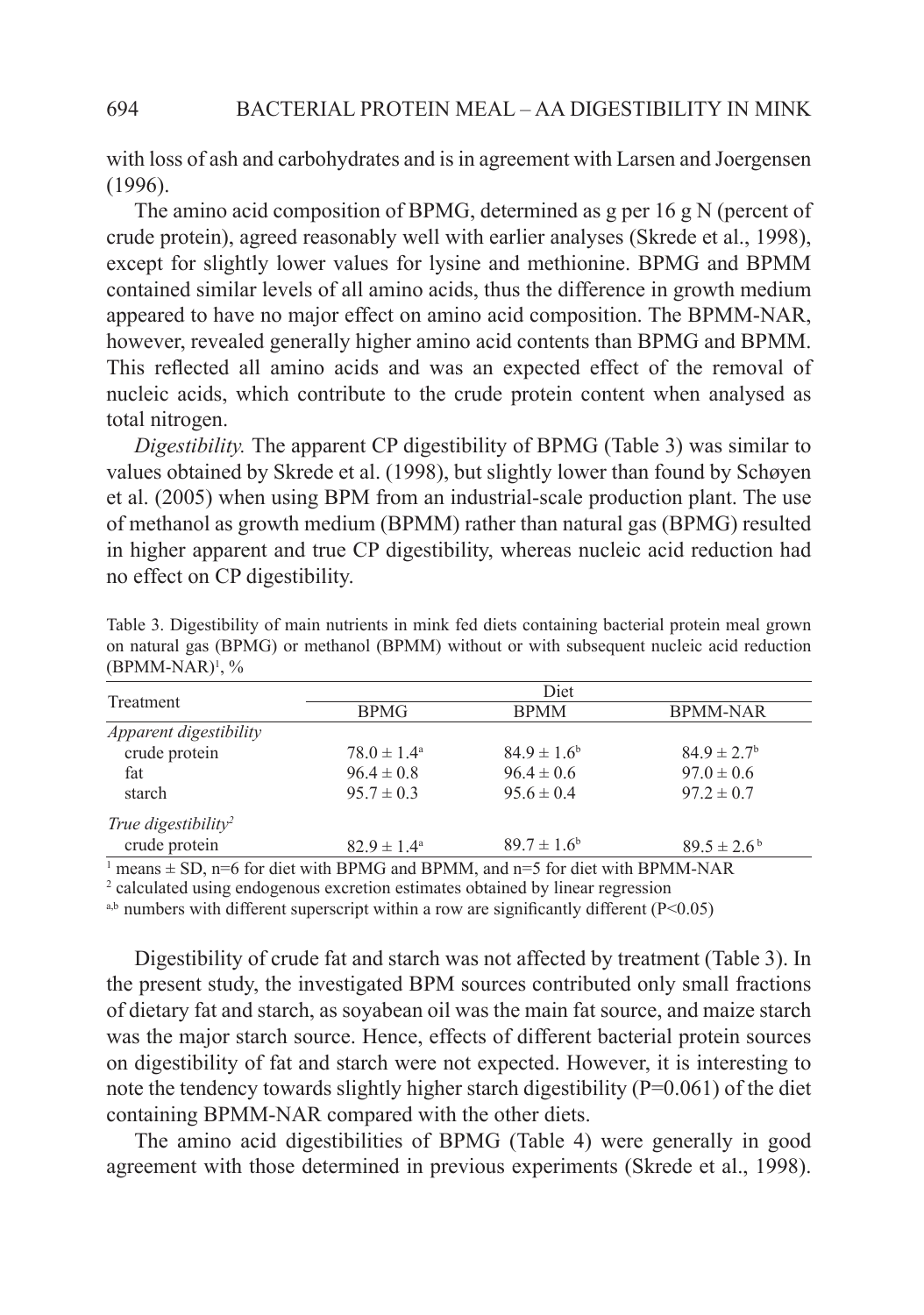## SKREDE A. ET AL. 695

Thus, the high digestibilities of lysine and arginine, and the low digestibilities of cysteine and tryptophan were confirmed. The digestibilities of isoleucine and tyrosine were lower in the present study than found by Skrede et al. (1998).

Table 4. True digestibility<sup>1,2</sup> of amino acids in mink fed bacterial protein meal grown on natural gas (BPMG) or methanol (BPMM) without or with subsequent nucleic acid reduction (BPMM-NAR),  $\frac{0}{0}$ 

| Treatment                 | Diet                   |                        |                        |  |
|---------------------------|------------------------|------------------------|------------------------|--|
|                           | <b>BPMG</b>            | <b>BPMM</b>            | <b>BPMM-NAR</b>        |  |
| Essential amino acids     |                        |                        |                        |  |
| lysine                    | $93.2 \pm 1.2^{\rm a}$ | $95.7 \pm 0.9^{\rm b}$ | $96.0 \pm 1.3^b$       |  |
| threonine                 | $85.6 \pm 2.7^{\circ}$ | $90.0 \pm 2.8^{\rm b}$ | $90.4 \pm 4.2^{ab}$    |  |
| methionine                | $84.6 \pm 1.6^{\circ}$ | $93.7 \pm 0.9^b$       | $93.9 \pm 1.4^{\rm b}$ |  |
| tryptophan                | $70.0 \pm 2.0^{\circ}$ | $89.5 \pm 1.6^b$       | $89.2 \pm 4.0^b$       |  |
| valine                    | $88.8 \pm 1.0^{\circ}$ | $94.5 \pm 1.1^{\rm b}$ | $94.0 \pm 1.5^{\rm b}$ |  |
| isoleucine                | $81.9 \pm 1.2^{\rm a}$ | $91.7 \pm 1.4^{\circ}$ | $89.8 \pm 2.0^b$       |  |
| leucine                   | $84.2 \pm 1.5^{\circ}$ | $92.9 \pm 1.3^{\rm b}$ | $92.5 \pm 1.7^{\rm b}$ |  |
| phenylalanine             | $79.4 \pm 1.5^{\circ}$ | $90.5 \pm 1.5^{\rm b}$ | $91.0 \pm 1.9^b$       |  |
| histidine                 | $88.2 \pm 1.0^a$       | $93.7 \pm 1.2^b$       | $94.7 \pm 1.9^b$       |  |
| arginine                  | $93.1 \pm 0.9^{\circ}$ | $96.2 \pm 0.8^{\rm b}$ | $96.3 \pm 1.1^b$       |  |
| Non-essential amino acids |                        |                        |                        |  |
| aspartic acid             | $86.4 \pm 1.6^{\circ}$ | $91.8 \pm 1.3^b$       | $92.1 \pm 1.8^b$       |  |
| serine                    | $83.3 \pm 2.2^{\circ}$ | $89.7 \pm 2.1^{\rm b}$ | $90.8 \pm 3.1^{\rm b}$ |  |
| glutamic acid             | $89.5 \pm 1.6^{\circ}$ | $92.1 \pm 1.2^b$       | $92.2 \pm 2.1^{\circ}$ |  |
| proline                   | $86.0 \pm 2.6^{\circ}$ | $91.1 \pm 2.3^b$       | $90.3 \pm 3.6^b$       |  |
| glycine                   | $84.0 \pm 1.8^{\circ}$ | $91.2 \pm 1.3^b$       | $90.7 \pm 2.1^{\rm b}$ |  |
| alanine                   | $87.1 \pm 0.8^{\circ}$ | $94.1 \pm 0.9^b$       | $91.7 \pm 2.0^b$       |  |
| tyrosine                  | $75.4 \pm 2.7^{\circ}$ | $83.9 \pm 3.2^b$       | $85.2 \pm 4.0^b$       |  |
| $c$ ysteine + $c$ ystine  | $76.7 \pm 7.3$         | $86.6 \pm 6.5$         | $88.8 \pm 8.0$         |  |

 $1$  means  $\pm$  SD, n=6 for diet with BPMG and BPMM, and n=5 for diet with BPMM-NAR

<sup>2</sup> calculated using endogenous excretion estimates obtained by linear regression

 $a,b$  numbers with different superscript within a row are significantly different (P<0.05)

In studies by Kaushik and Luquet (1980) bacterial protein grown on methanol could be fed at high levels without adverse effects on growth rate and feed conversion ratio in rainbow trout. The amino acid digestibilities of BPMM and BPMM-NAR in the present study were significantly higher than those of BPMG, except for the highly variable cysteine  $+$  cystine digestibility. The greatest difference was seen with tryptophan, with a true digestibility of about 70% for BPMG and 90% for BPMM and BPMM-NAR. Amino acids with high digestibility in BPMG, i.e. lysine and arginine, were least affected by replacing natural gas with methanol as growth medium.

The improvement in digestibility of CP and amino acids obtained by using methanol instead of natural gas as carbon and energy source was probably related to morphological characteristics of the bacteria caused by different growing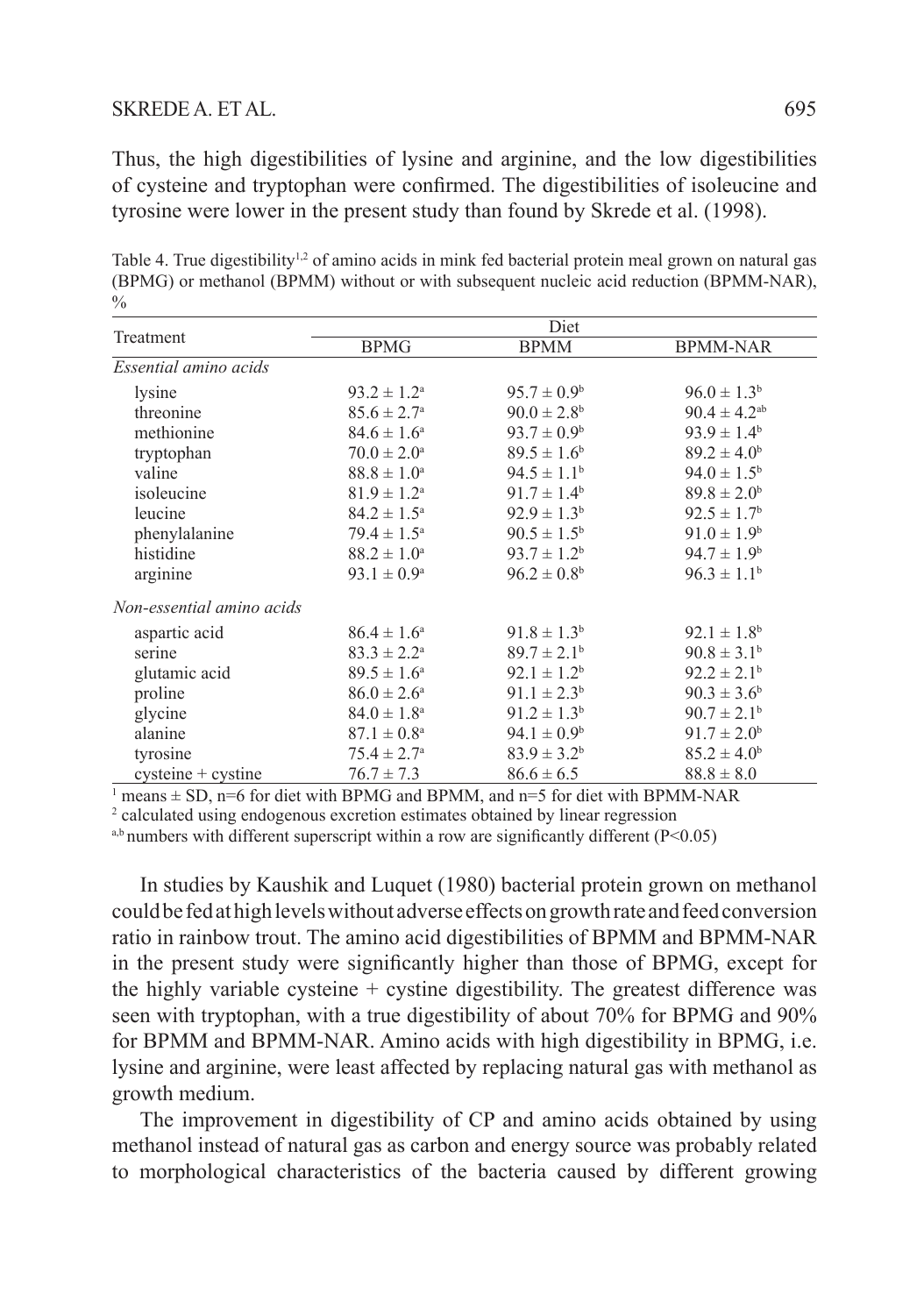conditions, resulting in reduced proportions of membrane-bound protein. The main bacteria in BPM, *M. capsulatus,* contain a complex system of internal membranes when methane is used as carbon and energy source. The key enzyme in the methane metabolism is methane monooxygenase (MMO), which catalyses the oxidation of methane to methanol. *M. capsulatus* (Bath) possesses two forms of MMO; the membrane-associated or particulate (pMMO) and the soluble (sMMO), and their expression in the cell is dependent upon the copper-to-biomass ratio in the culture (Dalton, 2005). The "copper switch" induces a range of physiological changes, differences in gene expression and the formation of intracellular membranes.

To our knowledge no experiments have been performed to study the formation of intracellular membranes in *M. capsulatus* (Bath) when grown on methane vs methanol. However, Hyder et al. (1979) have shown that *Methylococcus capsulatus* (Texas), when grown on methane, accumulates intracellular membranes, as opposed to when grown on methanol, when virtually no internal membranes were present. This has also been demonstrated in another methanotrophic bacterium (*Methylobacterium organophilum*), where the intracellular membranes were present when cells were grown with methane, but not when grown with methanol or glucose as the sole source of carbon and energy (Patt and Hanson, 1978). Thus when methane-utilizing bacteria are grown on methanol these internal membranes are not present, or may be present to a lesser extent.

The amino acid digestibilities of an extract from autolysed BPM with reduced content of membranes have been shown to be higher than those of a crude autolysed BPM (Schøyen et al., 2005). This suggests that poor digestibility of membranebound amino acids contributed to the rather low digestibility of some amino acids in BPMG. Vesicle formation of membrane fractions and proteins embedded in the membranes may render amino acids unavailable for digestion (Schøyen et al., 2005). The peptidoglycans in the cell wall of bacteria may be resistant to proteases due to the presence of D-amino acids. This would explain why a lower content of cell membranes in BPMM than in BPMG seems to result in considerably higher amino acid digestibility.

The true amino acid digestibilities of BPMM-NAR were similar to those of corresponding amino acids in BPMM. Thus, the process developed by Larsen and Joergensen (1996) for partial removal of DNA and RNA had no influence on amino acid digestibility. Removal of nucleic acids from BPM grown on mainly *M. capsulatus* may, however, be unnecessary, and may even reduce nutritional value for several species, including pigs, mink and Atlantic salmon. The nucleic acids are converted *in vivo* by nucleases to nucleotides, nucleosides and nucleobases, and recent studies show efficient digestion and absorption of nucleic acids from BPM (Mydland et al., 2008). In pigs and mink, increased intake of nucleic acid nitrogen from BPM resulted in increased allantoin excretion (Hellwing et al.,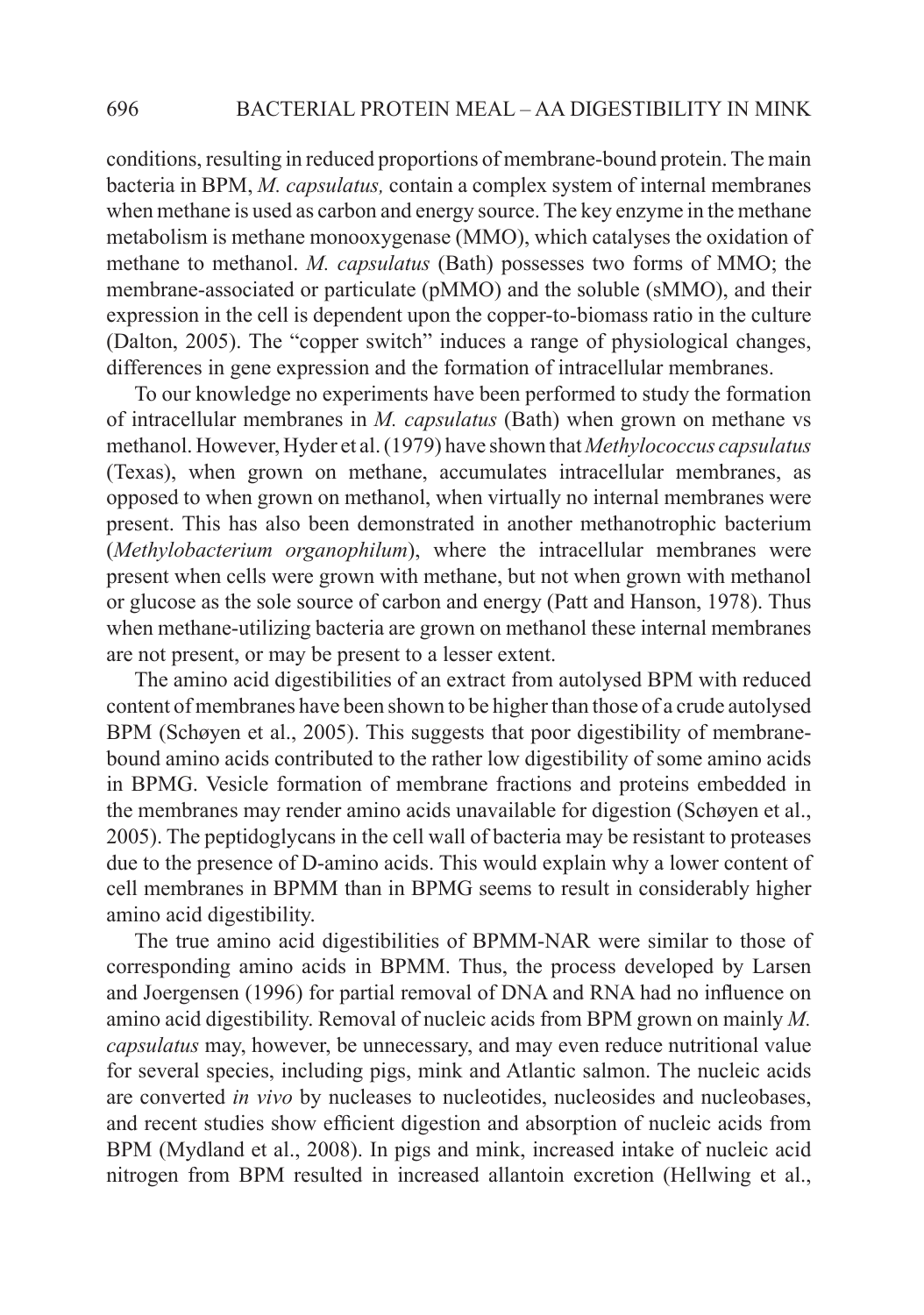2007). However, increasing levels of BPM have been fed without significant effects on nitrogen retention in pigs (Hellwing et al., 2007) and mink (Hellwing et al., 2005, 2007; Ahlstrøm et al., 2006). Recent studies by Aas et al. (2006) showed higher nitrogen retention when bacterial protein meal partially replaced high-quality fish meal in diets for Atlantic salmon. The latter findings indicate that dietary nucleic acids may have a nitrogen-sparing effect, although nucleotides as well as non-essential amino acids are endogenously synthesized. Moreover, there is evidence that nucleotides have an important role as semiessential nutritional components (Sànchez-Pozo and Gil, 2002).

The average true amino acid digestibilities of BPMG, BPMM and BPMM-NAR were 85.9, 92.2 and 92.0%, respectively. These values were slightly higher than the corresponding true CP digestibilities, indicating that non-protein nitrogen was less efficiently digested than the amino acids. This difference was apparent also for BPMM-NAR, where the non-protein fraction accounted for a reduced proportion of total nitrogen. This may indicate that the nucleic acids were digestible to approximately the same extent as the amino acids, as shown by Mydland et al. (2008), whereas other non-protein constituents may have been less digestible.

#### **CONCLUSIONS**

Use of natural gas, consisting of mainly methane, or methanol as carbon and energy sources in the production of bacterial protein meal resulted in similar proximate composition and amino acid profile. Digestibility of crude protein and amino acids was significantly higher with methanol than with natural gas in the fermentation medium, most likely due to differences in morphology of the *Methylococcus capsulatus* cells. Reduction in nucleic acid content by endogenous nucleases had minor effects on amino acid composition and no effect on amino acid digestibility.

#### **REFERENCES**

- Aas T.S., Grisdale-Helland B., Terjesen B.F., Helland S.J., 2006. Improved growth and nutrient utilisation in Atlantic salmon (*Salmo salar*) fed diets containing a bacterial protein meal. Aquaculture 259, 365-376
- Ahlstrøm Ø., Tauson A.-H., Hellwing A.L.F., Mydland L.T., Skrede A., 2006. Growth performance, nitrogen balance and urinary excretion of purine derivatives in growing-furring mink (*Mustela vison*) fed bacterial protein meal produced from natural gas. J. Anim. Feed Sci. 15, 491-504
- AOAC, 1990. Association of Official Analytical Chemists, Official Methods of Analysis.  $15<sup>th</sup>$ Edition. Washington, DC